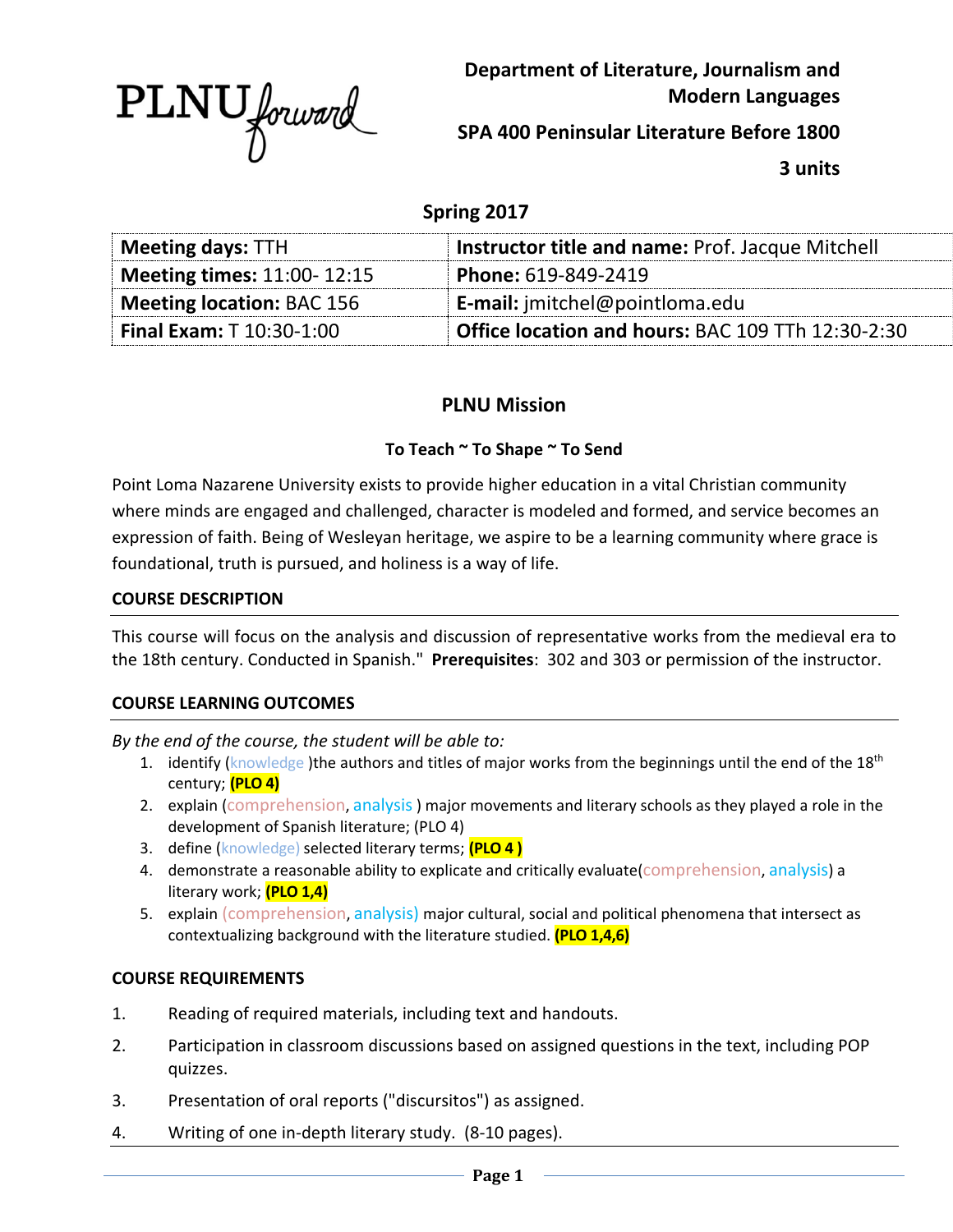5. Successful completion of written examinations.

# Written and oral evaluations

Evaluation of oral performance in the Spanish language (class discussions and comments) is an everyday, ongoing process. Specific oral assignments are evaluated for content and appropriate use of the language and written assignments, as indicated on the "Calendario," are evaluated for content as well as appearance and accuracy.

Daily oral assignments will come from questions located in the text; "Sobre el texto" deals with comprehension of the written material, and "Hacia el análisis" asks the student to deal with underlying meanings, structure, interpretation, etc. The professor will assign questions from these two areas for each class period.

# **REQUIRED TEXTS AND RECOMMENDED STUDY RESOURCES**

Mujica, Barbara. Texto y vida. Fort Worth: Holt, Rinehart and Winston, 1990. Heese, Lazarillo de Tormes. http://ciudadseva.com/texto/la-vida-de-lazarillo-de-tormes/ Cervantes, Miguel de. La gitanilla. http://ciudadseva.com/texto/la-gitanilla/

# **ASSESSMENT AND GRADING**

|            | Sample grade scale:                                            |         |      |               |
|------------|----------------------------------------------------------------|---------|------|---------------|
| 200        | A                                                              | 782-850 | C    | 612-662       |
| 150        | $A-$                                                           | 765-781 | $C-$ | 595-611       |
| 200        | $B+$                                                           | 748-764 | D+   | 578-594       |
| 850 points | B                                                              | 697-747 | D    | 527-594       |
|            | $B-$                                                           | 690-696 | D-   | 510-526       |
|            | $C+$                                                           | 663-679 | F    | 509 and below |
|            |                                                                |         |      |               |
|            | Unit Tests (2 $@$ 100) 200 points<br>Oral Reports (2 @ 50) 100 |         |      |               |

# **INCOMPLETES AND LATE ASSIGNMENTS**

All assignments are to be submitted/turned in by the beginning of the class session when they are due—including assignments posted in Canvas. Incompletes will only be assigned in extremely unusual circumstances.

### **FINAL EXAMINATION POLICY**

Successful completion of this class requires taking the final examination **on its scheduled day**. The final examination schedule is posted on the [Class Schedules](http://www.pointloma.edu/experience/academics/class-schedules) site. No requests for early examinations or alternative days will be approved.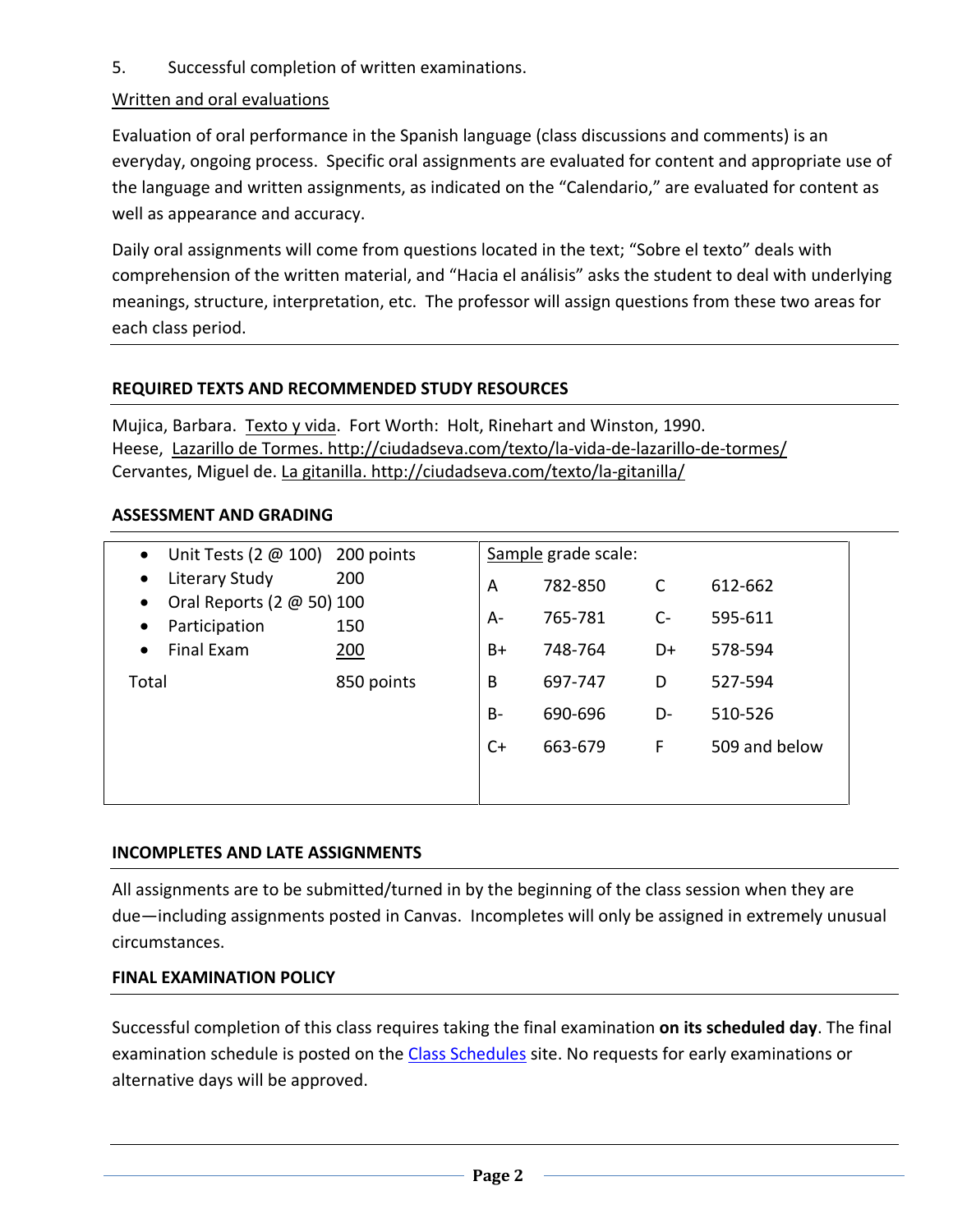# **PLNU COPYRIGHT POLICY**

Point Loma Nazarene University, as a non-profit educational institution, is entitled by law to use materials protected by the US Copyright Act for classroom education. Any use of those materials outside the class may violate the law.

### **PLNU ACADEMIC HONESTY POLICY**

Students should demonstrate academic honesty by doing original work and by giving appropriate credit to the ideas of others. Academic dishonesty is the act of presenting information, ideas, and/or concepts as one's own when in reality they are the results of another person's creativity and effort. A faculty member who believes a situation involving academic dishonesty has been detected may assign a failing grade for that assignment or examination, or, depending on the seriousness of the offense, for the course. Faculty should follow and students may appeal using the procedure in the university Catalog. See [Academic Policies](http://catalog.pointloma.edu/content.php?catoid=18&navoid=1278) for definitions of kinds of academic dishonesty and for further policy information.

### **PLNU ACADEMIC ACCOMMODATIONS POLICY**

If you have a diagnosed disability, please contact PLNU's Disability Resource Center (DRC) within the first two weeks of class to demonstrate need and to register for accommodation by phone at 619-849- 2486 or by e-mail at [DRC@pointloma.edu.](mailto:DRC@pointloma.edu) See [Disability Resource Center](http://www.pointloma.edu/experience/offices/administrative-offices/academic-advising-office/disability-resource-center) for additional information.

### **PLNU ATTENDANCE AND PARTICIPATION POLICY**

Regular and punctual attendance at all classes is considered essential to optimum academic achievement. If the student is absent from more than 10 percent of class meetings, the faculty member can file a written report which may result in de-enrollment. If the absences exceed 20 percent, the student may be de-enrolled without notice until the university drop date or, after that date, receive the appropriate grade for their work and participation. See [Academic Policies](http://catalog.pointloma.edu/content.php?catoid=18&navoid=1278) in the Undergraduate Academic Catalog.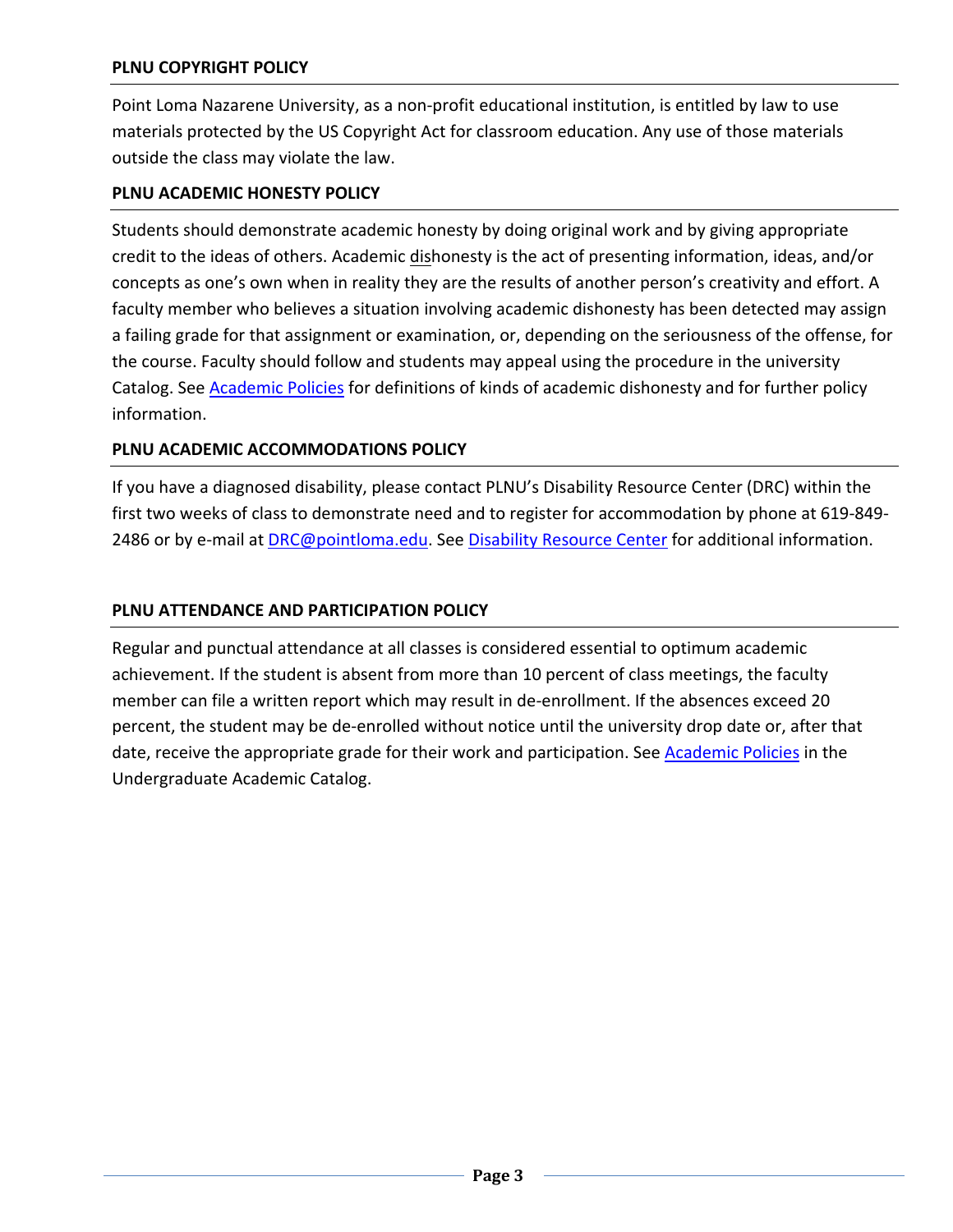# enero 12 Introducción general La historia de la literatura española 17 La Edad Media (1-7) El cantar de Mío Cid (8-13) TAREA: "Sobre el texto" (pag. 30) 19 El cantar de Mío Cid (14-29) TAREA: "Sobre el texto" (30) "Hacia" en clase(31) 24 Comienzos de la prosa española (32-35) Don Juan Manuel, El libro de los ejemplos del Conde Lucanor (36-38) TAREA: "Sobre la lectura" (38); "Hacia..." (38-39) 26 El Arcipreste de Hita (39-42) Libro de buen amor (43-49) TAREA" "Sobre la lectura" (50-52); "Hacia.." (51) 31 Libro de buen amor y Repaso Febrero **2 EXAMEN I** - La Edad Media 7 La España de los Reyes Católicos (53-59) La Celestina (60-74) TAREA: Sobre la lectura (86) 9 La Celestina (74-86) TAREA: "Sobre la lectura" (87) TAREA: "Hacia..." (87-88) 14 Trabajos orales 1 16 El Siglo de Oro (89-98) Sonetos, Garcilaso de la Vega (99-102) TAREA" "Sobre la lectura" (102-103); "Hacia..." (103) 21 Comienzos de la novela (104-108) La vida de Lazarillo de Tormes prólogo, tratados 1 23 Lazarillo, tratados 2 y 3 28 Lazarillo, tratados 4, 5, 6, 7 marzo

2 Cervantes (121-124) Intro: La gitanilla

7 No hay clase

9 No hay clase